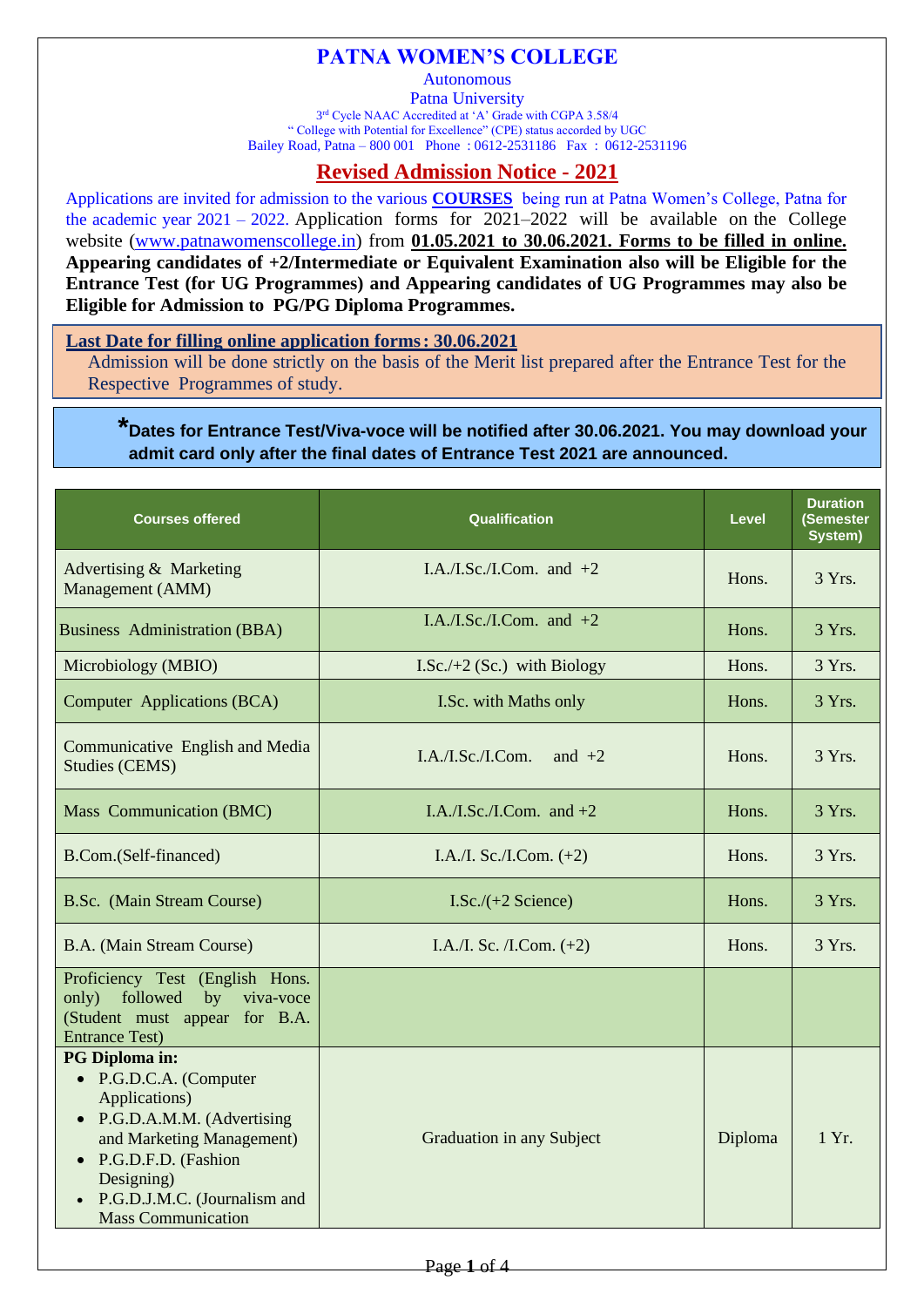| <b>Master in Computer</b><br><b>Applications (MCA) (AICTE</b><br>Approved)                                                                                                                                                                                                                                                                                                                                                                                                                                                                                                                                                                                                                                                                                                                                                                                                                                                     | BCA/B.Sc.(CS)<br><b>Graduate with Maths</b><br>and<br>One year Diploma in Computing                                                                                                                      |      | 2 Yrs.   |
|--------------------------------------------------------------------------------------------------------------------------------------------------------------------------------------------------------------------------------------------------------------------------------------------------------------------------------------------------------------------------------------------------------------------------------------------------------------------------------------------------------------------------------------------------------------------------------------------------------------------------------------------------------------------------------------------------------------------------------------------------------------------------------------------------------------------------------------------------------------------------------------------------------------------------------|----------------------------------------------------------------------------------------------------------------------------------------------------------------------------------------------------------|------|----------|
| M.A. in Home Science                                                                                                                                                                                                                                                                                                                                                                                                                                                                                                                                                                                                                                                                                                                                                                                                                                                                                                           | B.A./B.Sc. (Hons.) in Home Science/ Zoology/<br>Psychology/Sociology/Bio-Chemistry/<br>B.A./B.Sc./B.Com. with Diploma in Clinical<br>Nutrition/Diploma in Dietetics/or Home Sc. as<br>subsidiary subject | P.G. | $2$ Yrs. |
| M.A. in Geography                                                                                                                                                                                                                                                                                                                                                                                                                                                                                                                                                                                                                                                                                                                                                                                                                                                                                                              | B.A./B.Sc.(Hons.) in Geography/Geology/Env. Sc. or<br>Geography as subsidiary subject /Generic Elective                                                                                                  |      | $2$ Yrs. |
| M.A. in English                                                                                                                                                                                                                                                                                                                                                                                                                                                                                                                                                                                                                                                                                                                                                                                                                                                                                                                | B.A. (Hons.) in English/Functional English/<br><b>Communicative English</b>                                                                                                                              | P.G. | 2 Yrs.   |
| M.A. in Applied Psychology                                                                                                                                                                                                                                                                                                                                                                                                                                                                                                                                                                                                                                                                                                                                                                                                                                                                                                     | B.A./B.Sc. (Hons.) in Psychology or Psychology as<br>subsidiary subject/Generic Elective                                                                                                                 |      | $2$ Yrs. |
| B.Sc. (Hons.) in Zoology/B.Tech. in Biotechnology/<br>Env. Sc./ Microbiology/Life Sc./Bio-Chemistry or<br>M.Sc. in Zoology<br>Zoology as subsidiary subject/Generic Elective                                                                                                                                                                                                                                                                                                                                                                                                                                                                                                                                                                                                                                                                                                                                                   |                                                                                                                                                                                                          | P.G. | 2 Yrs.   |
| M.A. in Social Work (MSW)                                                                                                                                                                                                                                                                                                                                                                                                                                                                                                                                                                                                                                                                                                                                                                                                                                                                                                      | Graduate in any Subject (B.A./B.Sc./B.Com./Voc.)                                                                                                                                                         |      | $2$ Yrs. |
| M.A. in Political Science                                                                                                                                                                                                                                                                                                                                                                                                                                                                                                                                                                                                                                                                                                                                                                                                                                                                                                      | B.A. (Hons.) in Political Sc./Public Administration or<br>Political Science as subsidiary subject/Generic<br>Elective                                                                                    |      | 2 Yrs.   |
| <b>Group A</b> – B. Tech./B.E. in Electronics/Electrical $\&$<br>Electronics/Electronics & Communication<br>Engineering/Electronics &<br>Instrumentation/Computer Science/Information &<br>Communication Technology/ Material Science/Nano<br>Science/Nano Technology/ Energy Studies.<br><b>Group B</b> $-$ B.Sc. Hons. in Math with Physics as<br>subsidiary/Generic Elective/B.Sc. Hons. in<br>Chemistry with Physics $& \text{Math}$ as a subsidiary<br>M.Sc. in Physics<br>subject/B.Sc. Hons. in Geology with Physics & Math<br>as a subsidiary/B.Sc. Hons. in Electronics with Math<br>as a subsidiary/B.Sc. Hons. in Statistics with Physics<br>and Math as a Subsidiary/B.Sc. Hons in Computer<br>Science with Physics & Math as a subsidiary/Three<br>year degree course after $10+2$ with Physics &<br>Math/B.Sc. in Applied Physics/B.Sc. in Energy<br>Studies/B.Sc. in Material Science/B.Sc. in Nano<br>Science. |                                                                                                                                                                                                          | P.G. | 2 Yrs.   |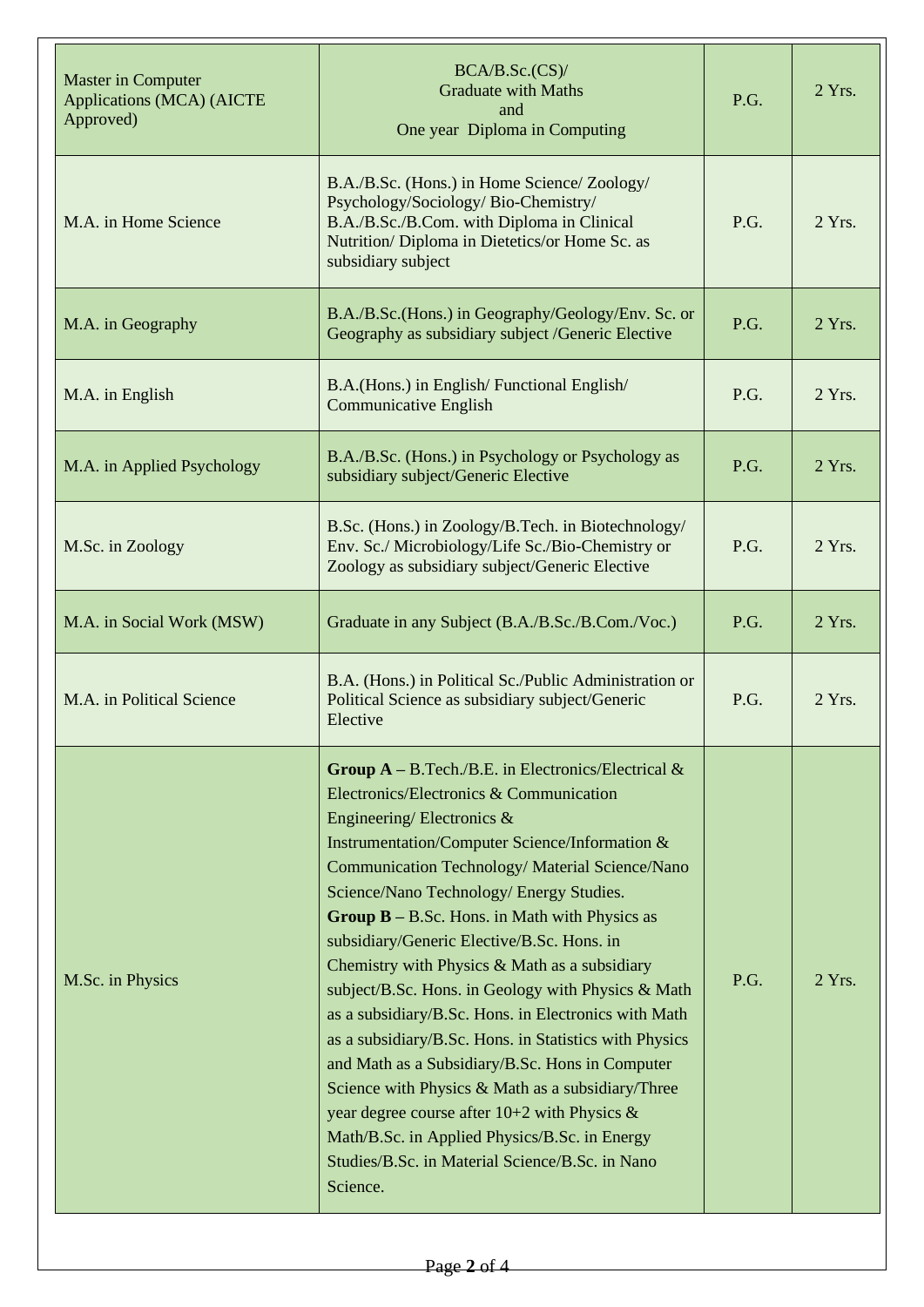| Eligibility:             |                                                                                                                                                                                                                                                                                                                                                                          |
|--------------------------|--------------------------------------------------------------------------------------------------------------------------------------------------------------------------------------------------------------------------------------------------------------------------------------------------------------------------------------------------------------------------|
| <b>Vocationals:</b>      | Candidates who are appearing for the qualifying examination for the current academic<br>year are also eligible to apply subject to the condition that they produce proof of<br>having passed the qualifying examination with 50% (General category including BC-I<br>& BC-II/EWS) and 45% for SC & ST only and have the required % of marks at the time<br>of admission. |
| <b>B.A. &amp; B.Sc.:</b> | Must obtain not less than 45% marks in the subject opted for Honours study in the $+2$ or<br>equivalent examination recognized by the Govt. of Bihar, with not less than 45% marks<br>in the aggregate. Only those candidates who have passed with Mathematics at<br>the Intermediate/10+2 level are allowed to opt for Economics as their Core<br><b>Course (CC).</b>   |
| <b>B. Com.</b>           | Should pass the $+2$ equivalent examination recognized by the Govt. of Bihar, in Commerce<br>with not less than 45% marks in the aggregate.<br>OR<br>The Candidates have passed the $+2$ equivalent examination recognized by the Govt. of<br>Bihar in Arts or Science with not less than 50% marks in aggregate.                                                        |

**Compartment/failed candidates will not be considered even if they have qualified in the Entrance Test 2021 (Written +Viva ).**

The applicants have to Upload Xerox copies of qualifying examination Admit Card (for Appearing Candidates) / Marksheet (for Pass-out Candidates) and Caste Certificate (if applicable) issued by the C.O./S.D.O./D.M./Baptism Certificate (if applicable).

## **Entrance Test Form Fee** :

| • AMM/BBA/BMC/BCA/MBIO/CEMS/PGDCA/PGDFD/PGDAMM/PGDJMC (Self-financed) : Rs. 1,000/-          |                                          |
|----------------------------------------------------------------------------------------------|------------------------------------------|
| • MCA (AICTE Approved) (Self-financed)                                                       | : Rs. $1,000/-$                          |
| • B.Com. (Self-Financed)                                                                     | : Rs. $1,000/$                           |
| • B.A. & B.Sc. (Main Stream)                                                                 | : Rs. $1,000/$                           |
| $\bullet$ M.A. (Home Sc.)                                                                    | $:$ Rs. $\overline{\phantom{a}}$<br>300/ |
| M.A. (Geography/English/Applied Psy./Social Work/Political Sc.) (Self-financed)<br>$\bullet$ |                                          |
| $\&$                                                                                         | : Rs. $1,000/-$                          |
| • M.Sc. (Zoology/Physics) (Self-financed)                                                    |                                          |